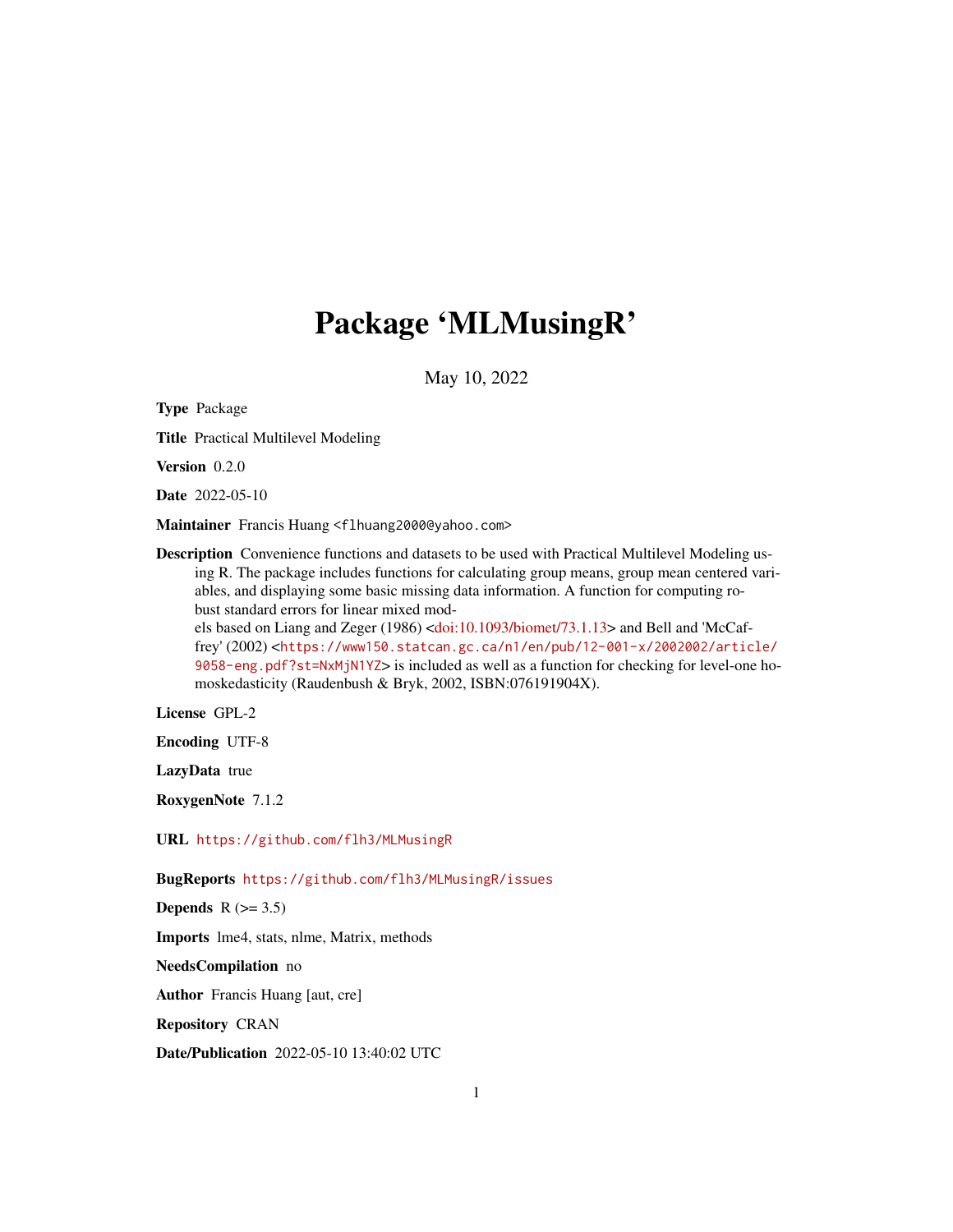## <span id="page-1-0"></span>R topics documented:

|       |                                                                                                                     | 3              |
|-------|---------------------------------------------------------------------------------------------------------------------|----------------|
|       |                                                                                                                     | $\overline{3}$ |
|       |                                                                                                                     | $\overline{4}$ |
|       | $group\_mean \dots \dots \dots \dots \dots \dots \dots \dots \dots \dots \dots \dots \dots \dots \dots \dots \dots$ | $\overline{4}$ |
|       |                                                                                                                     | 5              |
|       |                                                                                                                     | 6              |
|       |                                                                                                                     | $\overline{7}$ |
|       |                                                                                                                     | $\overline{7}$ |
|       |                                                                                                                     | -8             |
|       |                                                                                                                     | -8             |
|       |                                                                                                                     | -9             |
|       |                                                                                                                     |                |
|       |                                                                                                                     |                |
|       |                                                                                                                     |                |
|       |                                                                                                                     |                |
|       |                                                                                                                     |                |
|       |                                                                                                                     |                |
| Index |                                                                                                                     | 15             |

cdata.ex *Clustered dataset for centering example*

### Description

Dataset of 60 observations from 3 clusters.

#### Usage

cdata.ex

### Format

A wide data frame of 60 observations. Used for discussing within and between group effects.

- x The predictor.
- y The outcome of interest.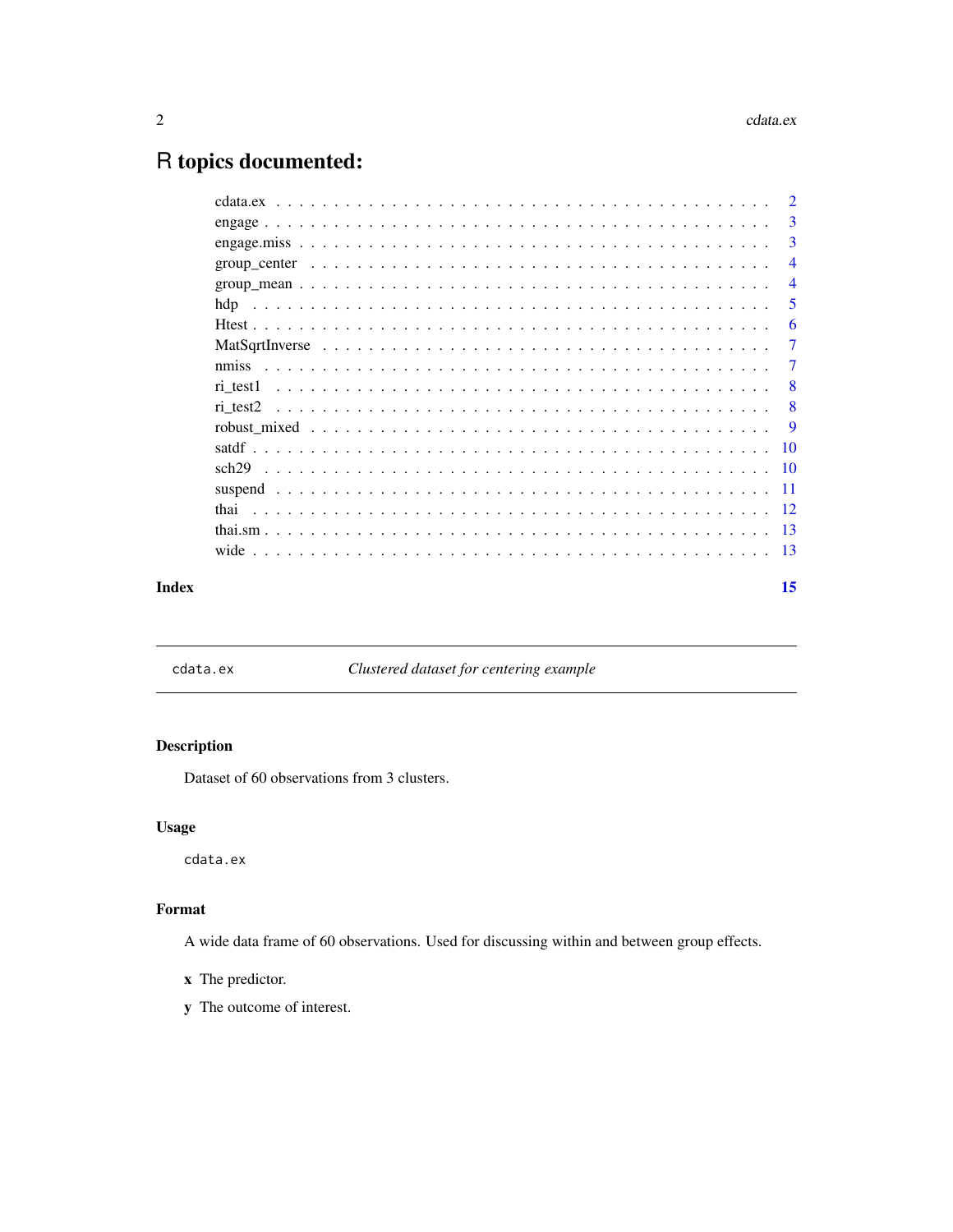<span id="page-2-0"></span>

Example data used to investigate missing data (this is the complete dataset).

#### Usage

data(engage)

#### Format

A data frame with 528 observations from 40 groups and 7 variables:

eng Student engagement.

mot Student motivation.

gpa Student grade point average.

grade Student grade level (6-8; a factor).

rural School level rural variable indicator;  $1 = yes/0 = no$ .

frpm Percent of students eligible for free or reduced price meals at the school.

school School indicator (clustering variable).

engage.miss *Student engagement dataset (with missing data).*

#### Description

Example data used to investigate missing data (this has missing data).

#### Usage

data(engage.miss)

#### Format

A data frame with 528 observations from 40 groups and 7 variables:

eng Student engagement.

mot Student motivation.

gpa Student grade point average.

grade Student grade level (6-8; a factor).

rural School level rural variable indicator;  $1 = yes/0 = no$ .

frpm Percent of students eligible for free or reduced price meals at the school.

school School indicator (clustering variable).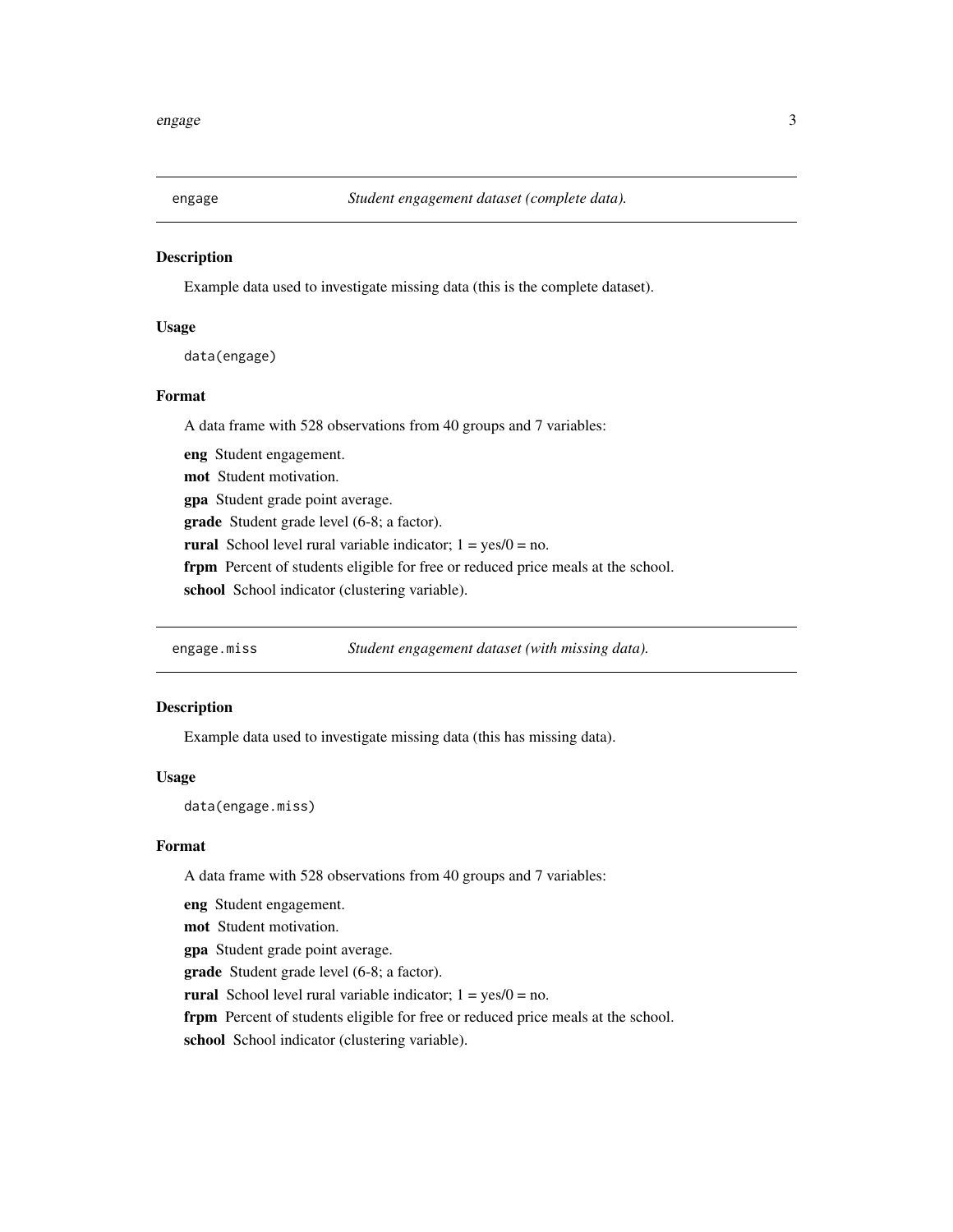<span id="page-3-0"></span>

Also referred to as centering within cluster (or within context) or demeaning the variable. By default, uses na.rm = TRUE when computing group means.

#### Usage

group\_center(x, grp)

#### Arguments

|     | Variable to center (e.g., dataframe\$varname).        |
|-----|-------------------------------------------------------|
| grp | Cluster/grouping variable (e.g., dataframe\$cluster). |

#### Value

A vector of group-mean centered variables.

#### Examples

```
data(mtcars)
#create a group centered variable
mtcars$mpg.gpc <- group_center(mtcars$mpg, mtcars$cyl)
```
group\_mean *Computes the group mean of a variable*

#### Description

Computes the group means of a variable by a specified cluster/group. Can also be used with factors that have two levels.

#### Usage

group\_mean(x, grp, lm = FALSE)

#### Arguments

|     | Variable to compute the mean for (e.g., dataframe\$varname). |
|-----|--------------------------------------------------------------|
| grp | Cluster/grouping variable (e.g., dataframe\$cluster).        |
| lm  | Compute reliability (lambda) adjusted means.                 |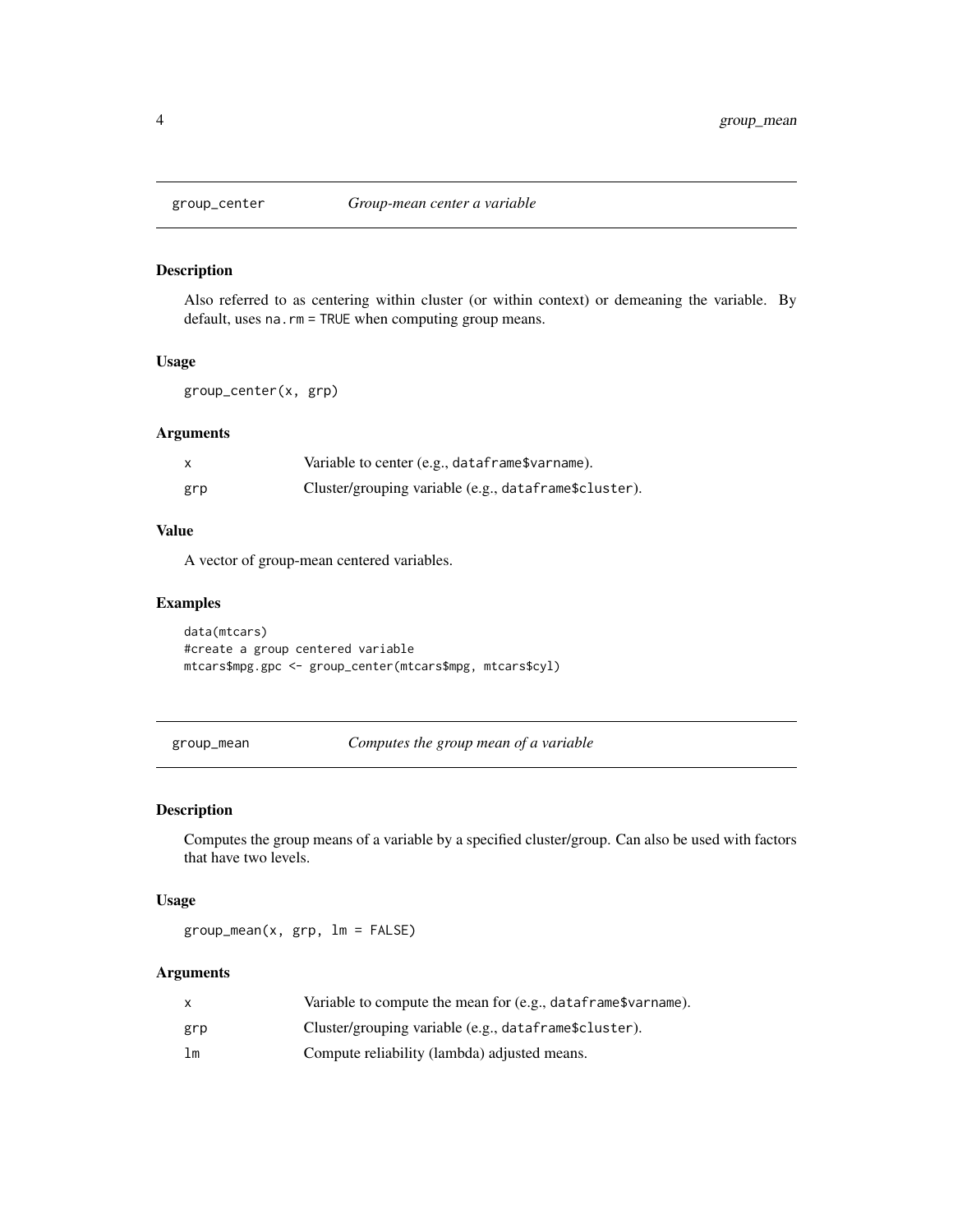#### <span id="page-4-0"></span>hdp 5

### Value

Outputs a vector of group means.

#### Examples

```
data(mtcars)
#create a group mean aggregated variable
mtcars$mpg.barj <- group_mean(mtcars$mpg, mtcars$cyl)
```
hdp *Hospital, doctor, patient (hdp) dataset*

#### **Description**

This dataset has a three-level, hierarchical structure with patients nested within doctors within hospitals. The simulation code can be found at <https://stats.idre.ucla.edu/r/codefragments/mesimulation/#setup>.

#### Usage

data(hdp)

#### Format

A data frame with 8,525 rows and 17 variables:

Age Continuous in years but recorded at a higher degree of accuracy.

Married Binary, married/living with partner or single.

FamilyHx Binary (yes/no), does the patient have a family history (Hx) of cancer?

SmokingHx Categorical with three levels, current smoker, former smoker, never smoked.

Sex Binary (female/male).

CancerStage Categorical with four levels, stages 1-4.

LengthofStay Count number of days patients stayed in the hospital after surgery.

WBC Continuous, white blood count. Roughly 3,000 is low, 10,000 is middle, and 30,000 per microliter is high.

RBC Continuous, red blood count.

- BMI Body mass index given by the formula (frackgmeters<sup>^2</sup>.
- IL6 Continuous, interleukin 6, a proinflammatory cytokine commonly examined as an indicator of inflammation, cannot be lower than zero.
- CRP Continuous, C-reactive protein, a protein in the blood also used as an indicator of inflammation. It is also impacted by BMI.
- HID Hospital identifier.

DID Doctor identifier

Experience Years as a doctor.

School Whether the school doctor trained at was high quality or not.

**remission** Cancer in remission?  $1 = yes$ ,  $0 = no$ .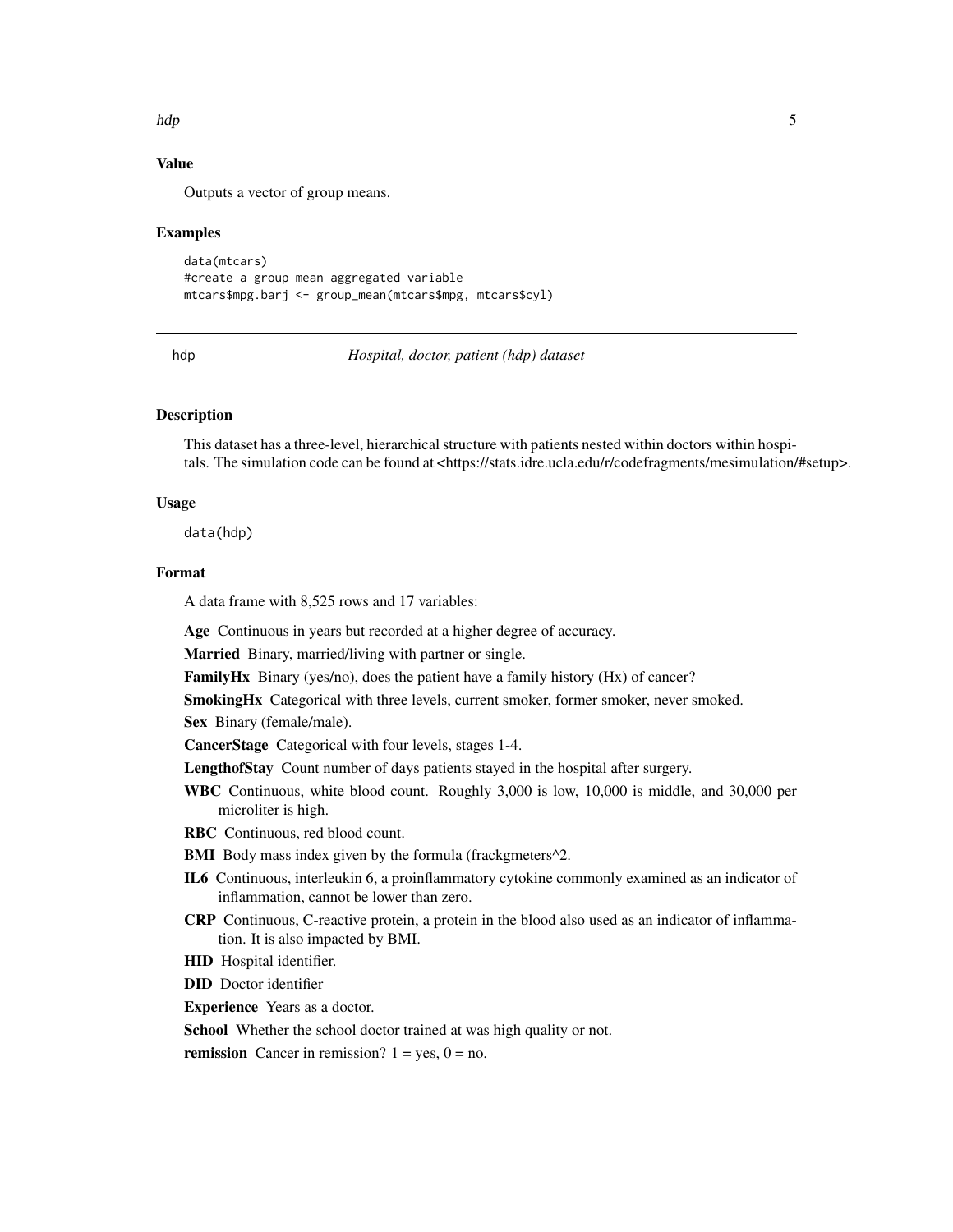#### <span id="page-5-0"></span>Source

<https://stats.oarc.ucla.edu/r/codefragments/mesimulation/>

Htest *Test for homoskedasticity at level one*

#### Description

Based on Raudenbush and Bryk (2002) and Hoffman (2007). A statistically significant Chisq indicates heteroskedasticity. Output shows the H statistic, degrees of freedom, and p value.

#### Usage

Htest(newdata, fml, group)

#### Arguments

| newdata | data to be used.               |
|---------|--------------------------------|
| fml     | level 1 formula.               |
| group   | grouping variable (in quotes). |

#### Value

Returns a data frame which contains:

| н  | The computed H statistic.                                      |
|----|----------------------------------------------------------------|
| df | The degrees of freedom.                                        |
| D  | The p-value $(< .05$ indicates heteroskedasticity is present). |

#### References

Hoffman, L. (2007). Multilevel models for examining individual differences in within-person variation and covariation over time. *Multivariate Behavioral Research, 42*(4), 609–629.

Raudenbush, S., & Bryk, A. (2002). *Hierarchical linear models: Applications and data analysis methods (2nd ed.)*. Sage.

#### Examples

```
set.seed(123)
x1 <- rnorm(400)y \le -x1 \times .3 + \text{rnorm}(400)gr <- rep(1:20, each = 20)dat <- data.frame(x1, y, gr)
Htest(dat, y ~ x1, 'gr') #no violation
y \le -x1 \times .3 + \text{norm}(400, 0, \text{sqrt}(x1^2)) #add violation
dat <- data.frame(x1, y, gr)
Htest(dat, y \sim x1, 'gr')
```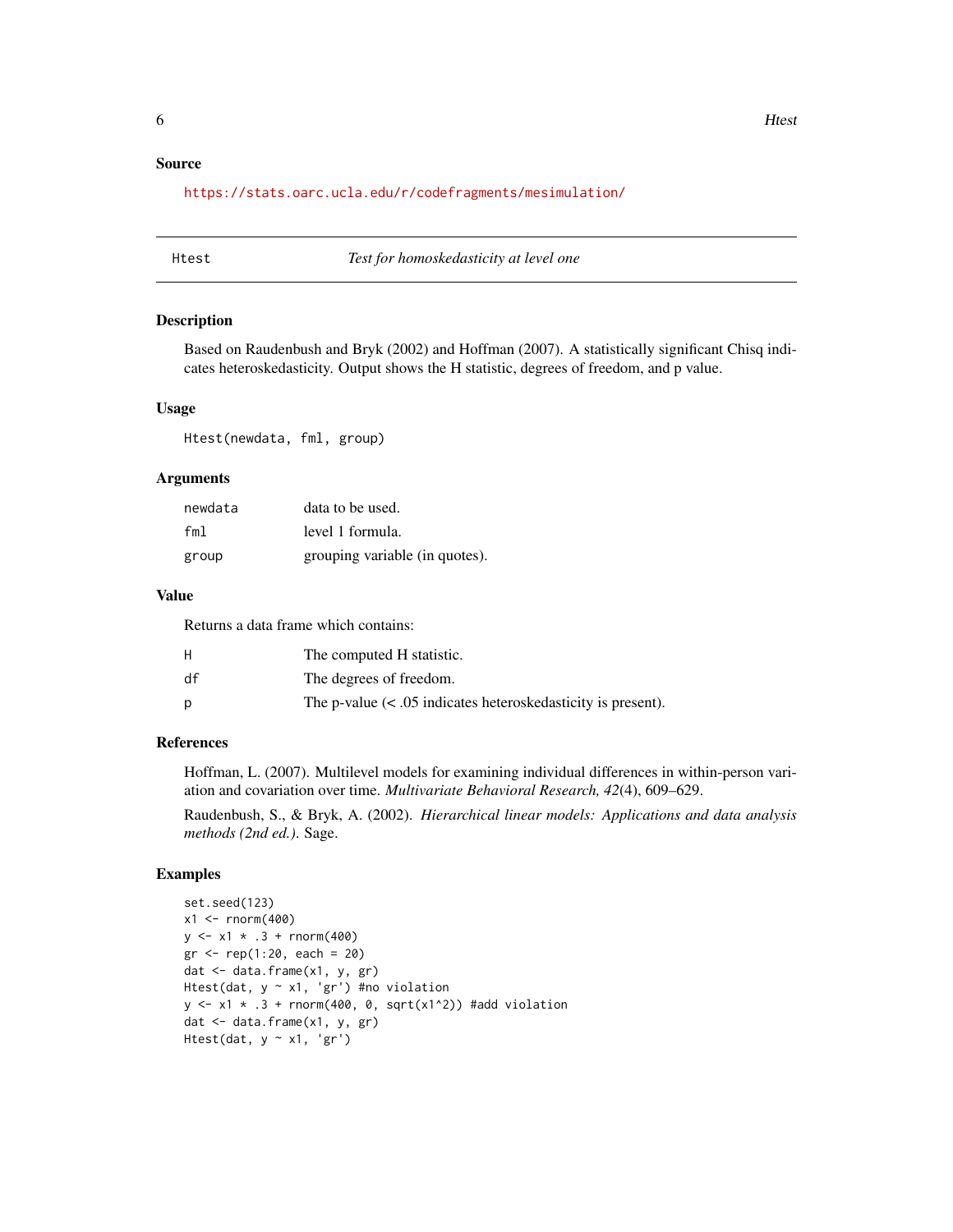<span id="page-6-0"></span>

From Imbens and Kolesar (2016).

#### Usage

MatSqrtInverse(A)

#### Arguments

A The matrix object.

nmiss *Amount of missing data per variable*

#### Description

Amount of missing data per variable

#### Usage

nmiss(dat)

#### Arguments

dat Data frame that you want to inspect.

#### Value

By default, this function will print the following items to the console

- The percent of missing data per variable.
- The percent of complete cases (range: 0 to 1).
- Suggested number of datasets to impute when using multiple imputation.

#### Examples

```
data(mtcars)
mtcars[c(2:3), 4] <- NA #create NAs
nmiss(mtcars)
```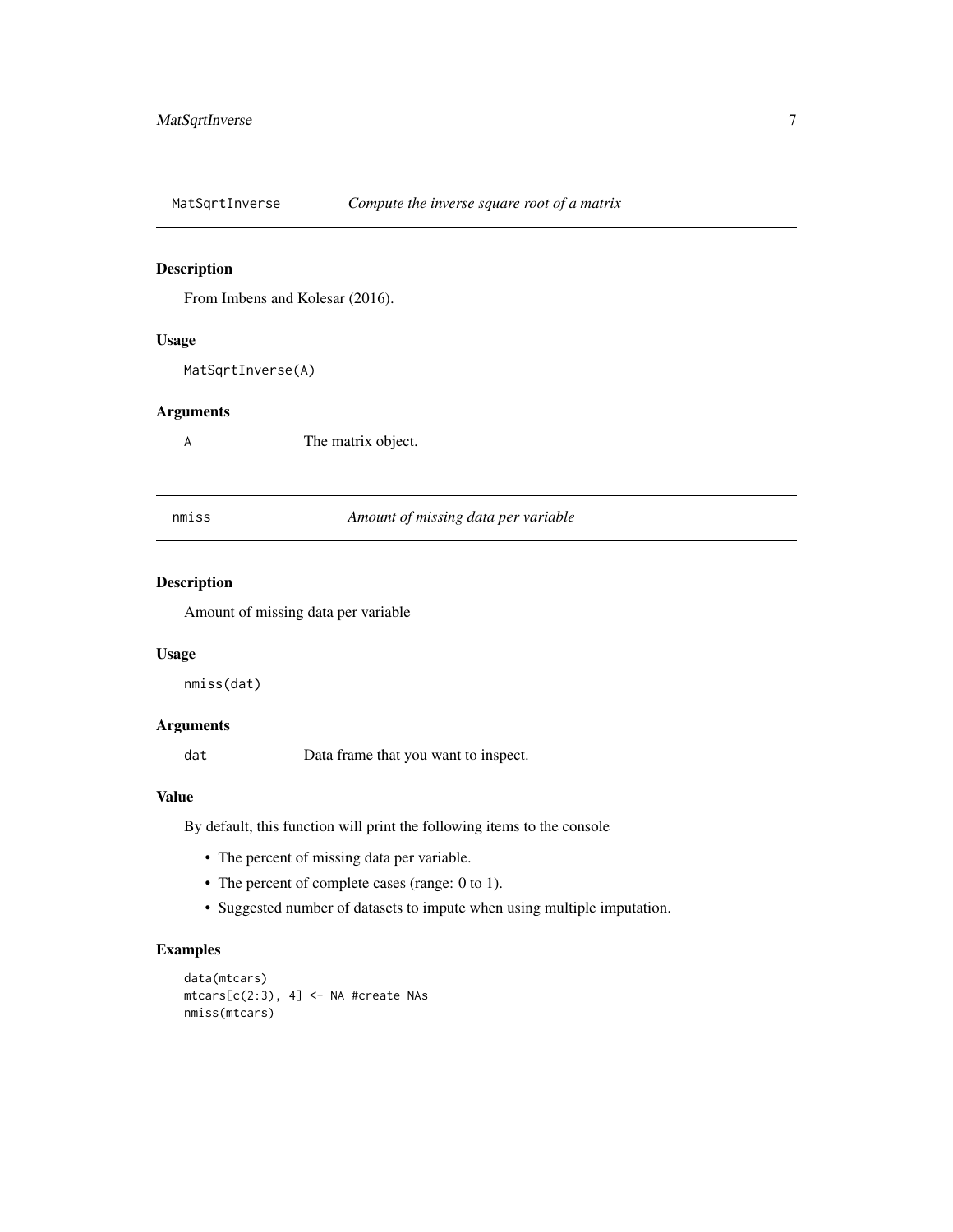<span id="page-7-0"></span>

Example data for testing the need for a random intercept. Illustrates the need to adjust the p values for a modified LRT.

#### Usage

data(ri\_test1)

#### Format

A data frame with 900 observations from 30 groups and 4 variables:

y The outcome variable.

w1 A level-2 predictor.

x1 A level-1 predictor

group The cluster identifier

ri\_test2 *Sample dataset 2 for testing the likelihood ratio test (LRT)*

#### Description

Example data for testing the need for a random intercept. LRT results show that a random slope is not warranted.

#### Usage

data(ri\_test2)

#### Format

A data frame with 3,000 observations from 30 groups and 4 variables:

y The outcome variable.

w1 A level-2 predictor.

x1 A level-1 predictor

group The cluster identifier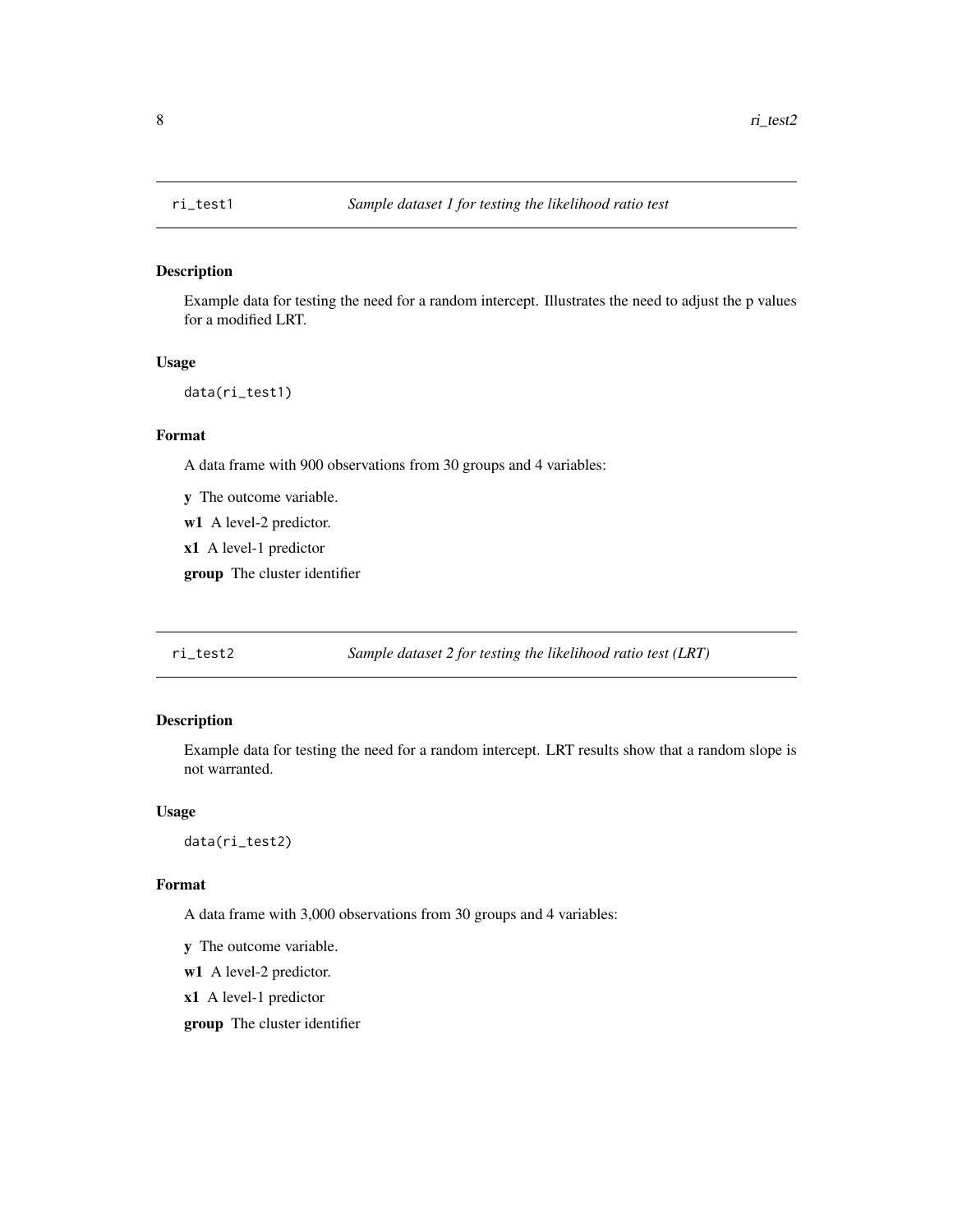<span id="page-8-0"></span>robust\_mixed *Cluster robust standard errors with degrees of freedom adjustments for lmerMod/lme objects*

#### Description

Function to compute the CR2/CR0 cluster robust standard errors (SE) with Bell and McCaffrey (2002) degrees of freedom (dof) adjustments. Suitable even with a low number of clusters. The model based (mb) and cluster robust standard errors are shown for comparison purposes.

#### Usage

```
robust_mixed(m1, digits = 3, type = "CR2", satt = TRUE, Gname = NULL)
```
#### **Arguments**

| m1     | The ImerMod or Ime model object.                                                                |
|--------|-------------------------------------------------------------------------------------------------|
| digits | Number of decimal places to display.                                                            |
| type   | Type of cluster robust standard error to use ("CR2" or "CR0").                                  |
| satt   | If Satterthwaite degrees of freedom are to be computed (if not, between-within<br>df are used). |
| Gname  | Group/cluster name if more than two levels of clustering (does not work with<br>lme).           |

#### Value

A data frame (results) with the cluster robust adjustments with p-values.

| Estimate | The regression coefficient.                          |
|----------|------------------------------------------------------|
| mb.se    | The model-based (regular, unadjusted) SE.            |
| cr.se    | The cluster robust standard error.                   |
| df       | degrees of freedom: Satterthwaite or between-within. |
| p.val    | p-value using CR0/CR2 standard error.                |
| stars    | stars showing statistical significance.              |

#### Author(s)

Francis Huang, <huangf@missouri.edu> Bixi Zhang, <bixizhang@missouri.edu>

#### References

Bell, R., & McCaffrey, D. (2002). Bias reduction in standard errors for linear regression with multi-stage samples. Survey Methodology, 28, 169-182. [\(link\)](https://www150.statcan.gc.ca/n1/pub/12-001-x/2002002/article/9058-eng.pdf)

Liang, K.Y., & Zeger, S. L. (1986). Longitudinal data analysis using generalized linear models. Biometrika, 73(1), 13-22. [\(link\)](https://academic.oup.com/biomet/article/73/1/13/246001)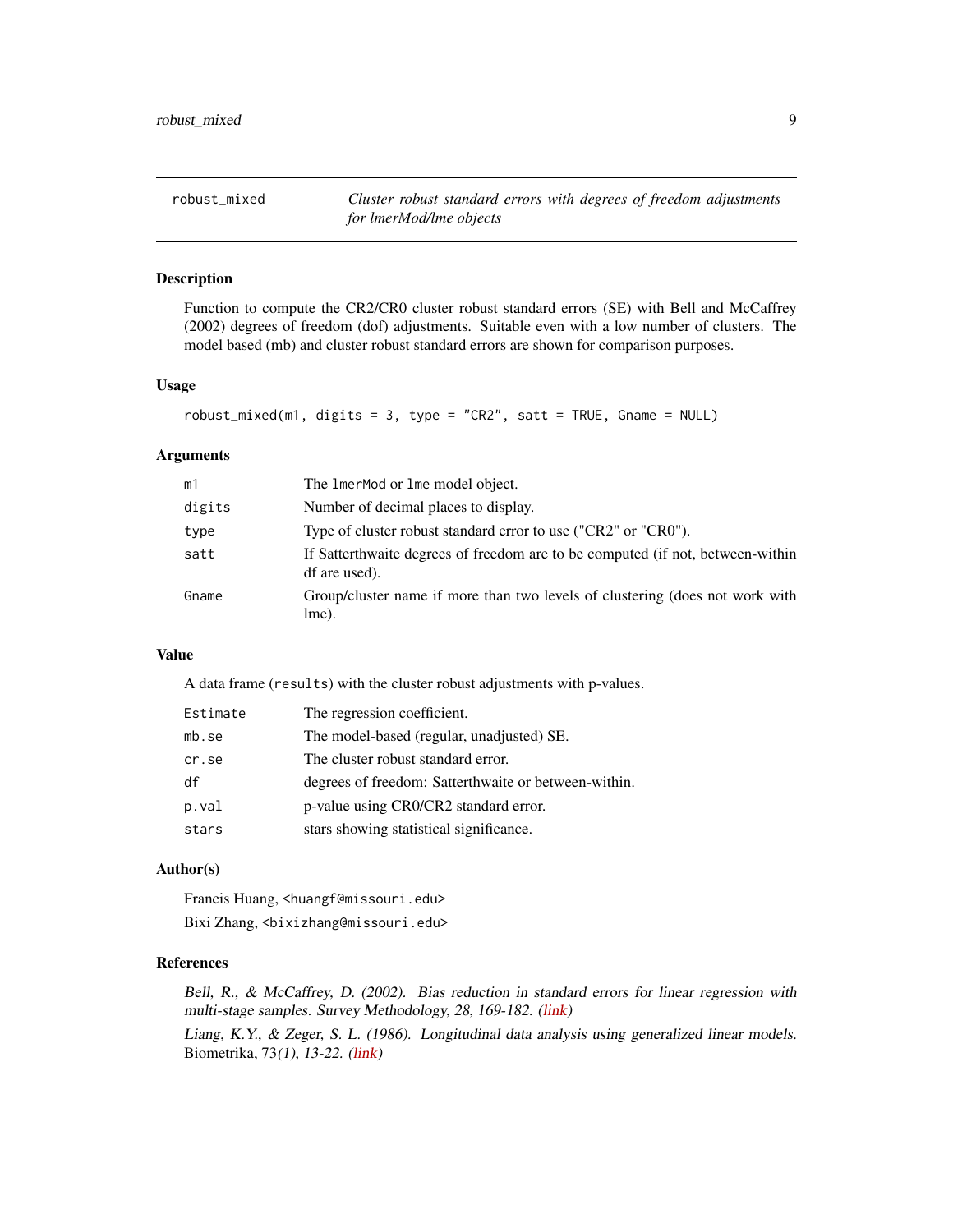#### Examples

```
require(lme4)
data(sch29, package = 'MLMusingR')
robust_mixed(lmer(math ~ male + minority + mses + mhmwk + (1|schid), data = sch29))
```

| satdf | Compute Satterthwaite degrees of freedom |
|-------|------------------------------------------|
|-------|------------------------------------------|

#### Description

Function to compute empirical degrees of freedom based on Bell and McCaffrey (2002).

#### Usage

satdf(m1, type = "none", Vinv2, Vm2, br2, Gname = NULL)

#### Arguments

| The lmerMod or lme model object.                                |
|-----------------------------------------------------------------|
| The type of cluster robust correction used (i.e., CR2 or none). |
| Inverse of the variance matrix.                                 |
| The variance matrix.                                            |
| The bread component.                                            |
| The group (clustering variable) name'                           |
|                                                                 |

#### Author(s)

Francis Huang, <huangf@missouri.edu> Bixi Zhang, <bixizhang@missouri.edu>

| sch <sub>29</sub> | Data from 29 schools (based on the NELS dataset) used for regression |
|-------------------|----------------------------------------------------------------------|
|                   | diagnostics                                                          |

#### Description

For examining the association between amount homework done per week and math outcome.

#### Usage

data(sch29)

<span id="page-9-0"></span>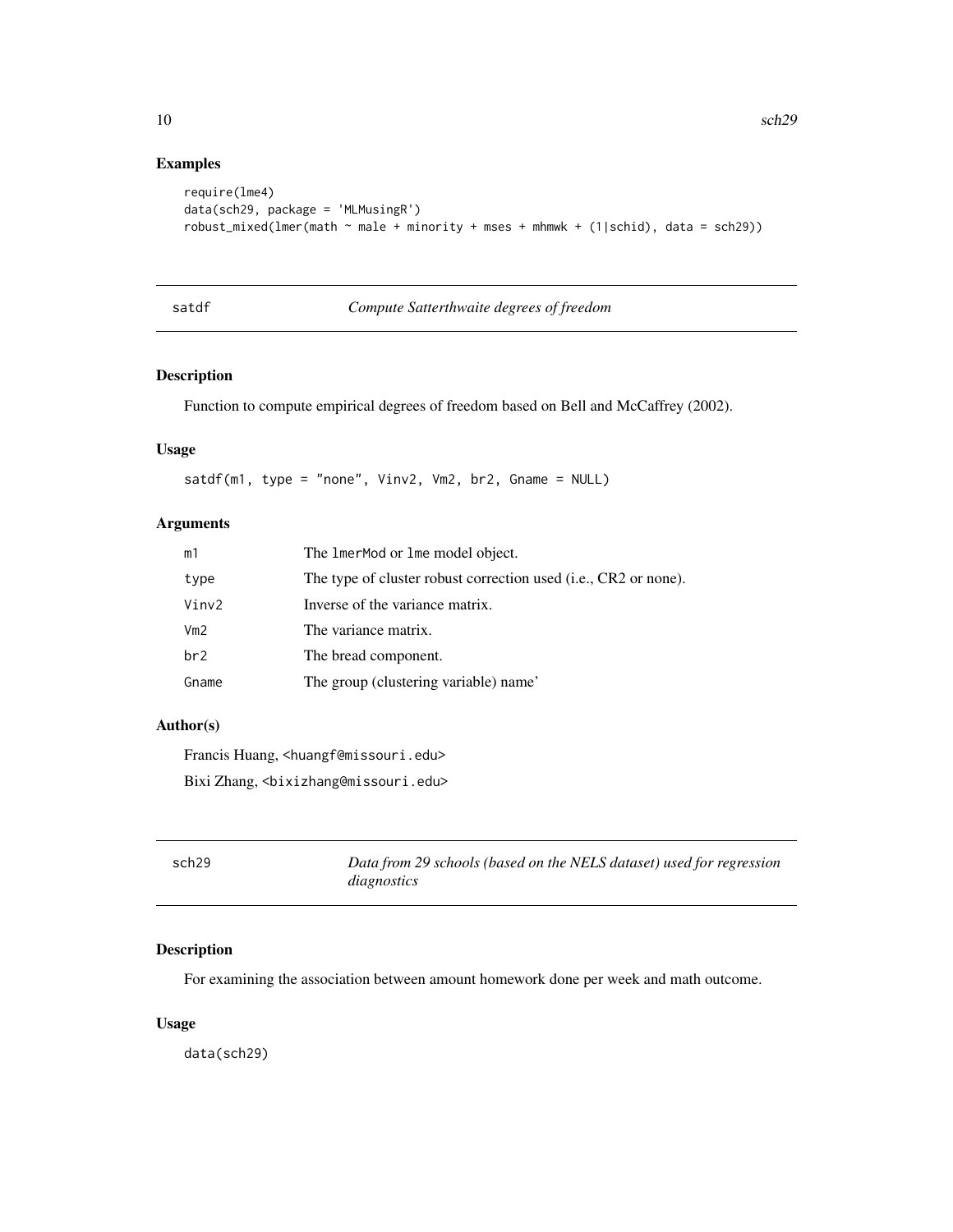#### <span id="page-10-0"></span>suspend that the subset of the set of the set of the set of the set of the set of the set of the set of the set of the set of the set of the set of the set of the set of the set of the set of the set of the set of the set

#### Format

A data frame with 648 rows and 8 variables:

schid The school identifier (the grouping variable)

ses Student-level socioeconomic status

**byhomewk** Total amount of time the student spent on homework per week.  $1 = \text{None}$ ,  $2 = \text{Less}$ than one hour,  $3 = 1$  hour,  $4 = 2$  hours,  $5 = 3$  hours,  $6 = 4-6$  hours,  $7 = 7 - 9$  hours,  $8 = 10$  or more

math Mathematics score.

male Dummy coded gender,  $1 =$  male,  $0 =$  female

**minority** Dummy coded minority status,  $1 = yes$ ,  $0 = no$ 

mses Aggregated socioeconomic status at the school level

mhmwk Aggregated time spent on homework at the school level

#### Source

<https://nces.ed.gov/pubs92/92030.pdf>

suspend *Suspension data from Virginia*

#### Description

Data from 8465 students from 100 schools in Virginia

#### Usage

data(suspend)

#### Format

Dataset:

school School identifier

pminor Percent minority enrollment at school

male  $1 =$  male,  $0 =$  female

sus Whether the student was suspended  $(1 = yes)$  in the school year or not  $(0 = no)$ . Self reported.

**fight** If the student got into one or more fights  $(1 = yes)$  in the school year

**gpa** Students self-reported GPA;  $1 = D$  to  $4 = A$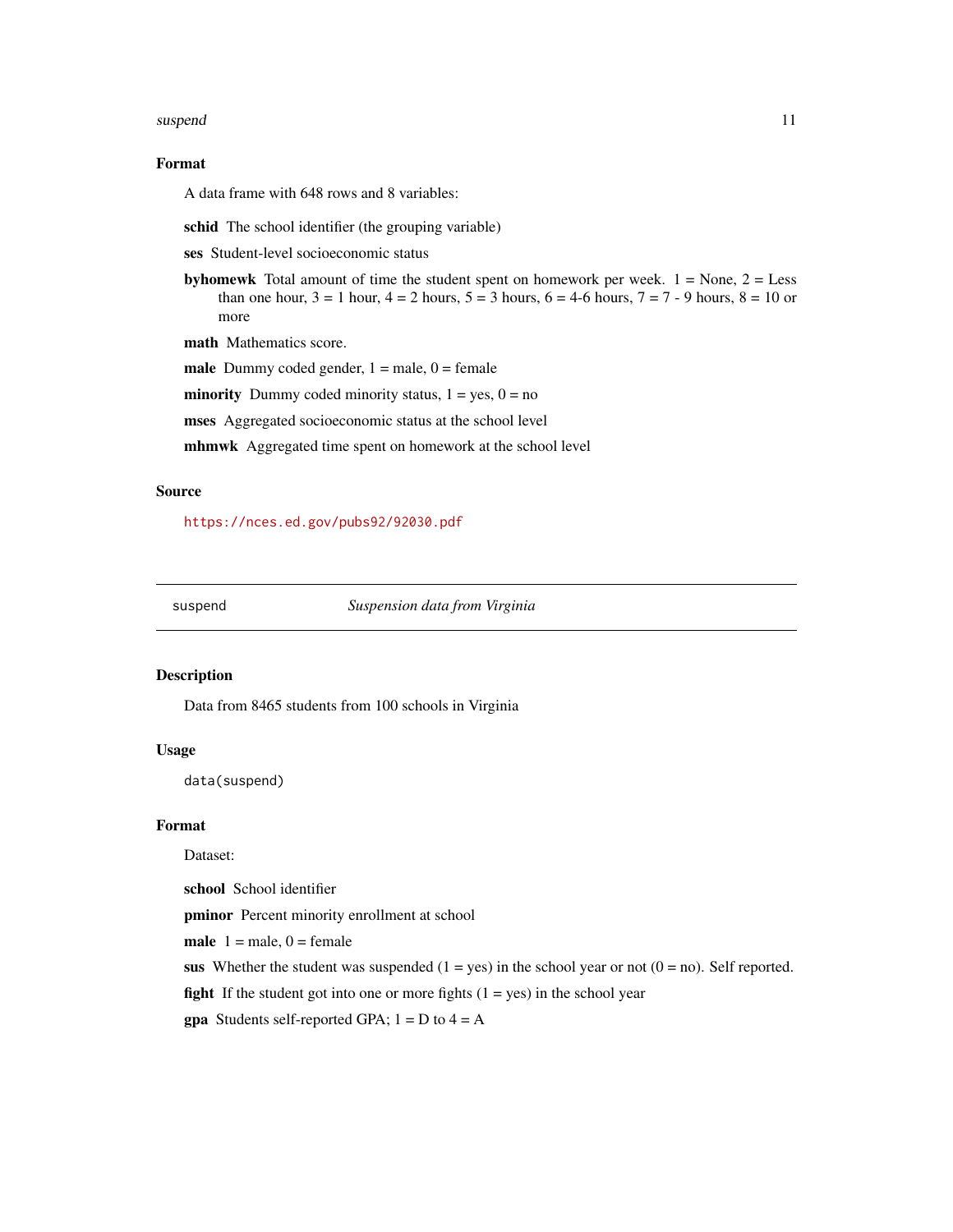<span id="page-11-0"></span>Example data to be used for centering

#### Usage

data(thai)

#### Format

A data frame with 6606 rows and 18 variables: pv1math First plausible value in mathematics. escs Index of economic, social, and cultural status. hisei Highest parent occupational status. sex Student gender.  $1 =$  Female,  $2 =$  Male. intmat Mathematics interest. matheff Mathematics self-efficacy. schoolid School identifier othl Spoke another language at home other than Thai.  $1 = yes$ ,  $0 = no$ . books How many books at home. pared Highest parental education in years. w\_fstuwt Student weight. pv1read Plausible value #1 for reading. pv2read Plausible value #2 for reading. pv3read Plausible value #3 for reading. pv4read Plausible value #4 for reading. pv5read Plausible value #5 for reading. **private** Private school.  $1 = yes$ ,  $0 = no$ . schsize Total school enrolment.

#### Source

<https://gpseducation.oecd.org/CountryProfile?primaryCountry=THA>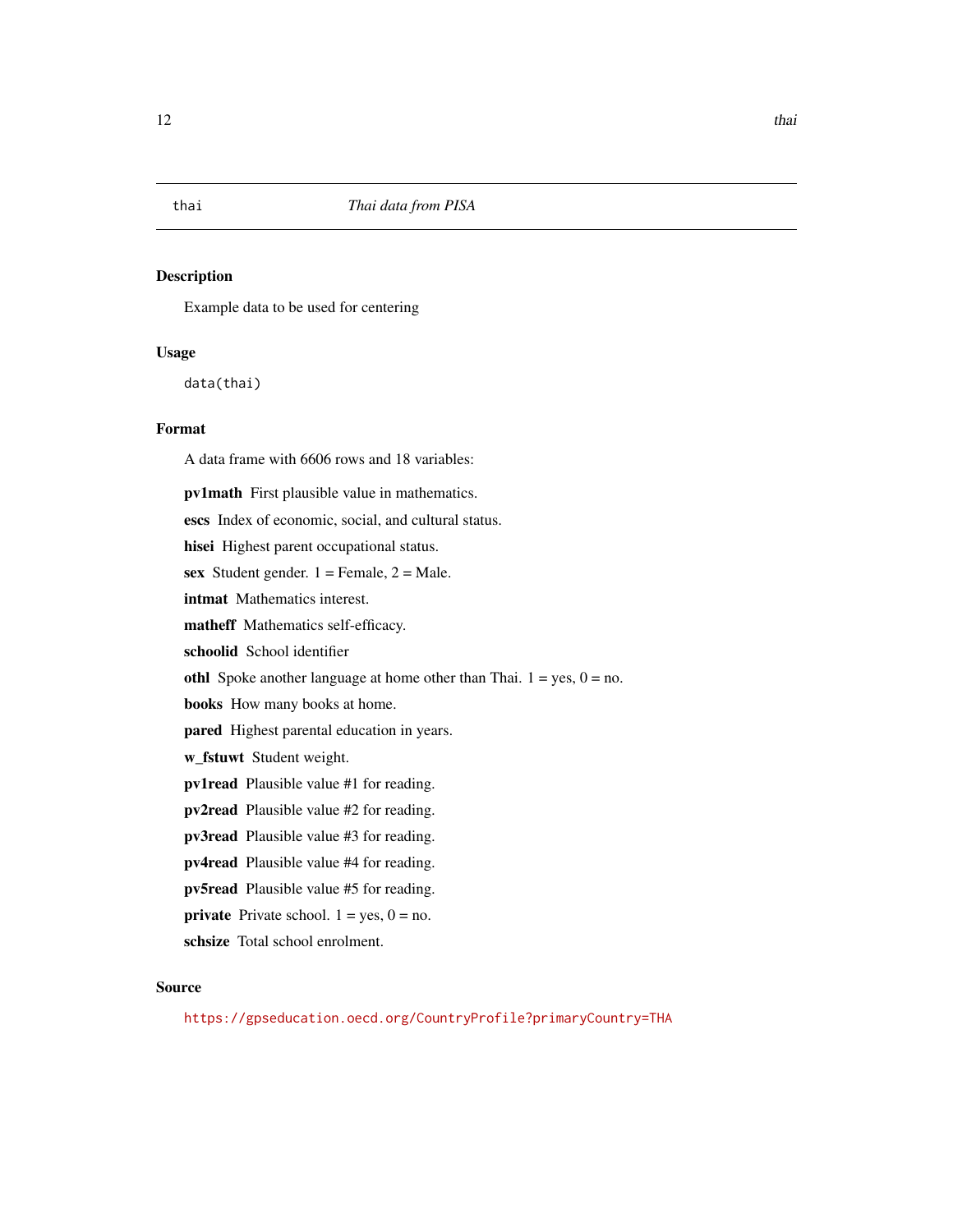<span id="page-12-0"></span>

Example data to be used for centering

#### Usage

data(thai)

#### Format

A data frame with 4271 rows and 7 variables:

math First plausible value in mathematics.

escs Index of economic, social, and cultural status.

intmat Mathematics interest.

schoolid School identifier

othl Spoke another language at home other than Thai.  $1 = yes$ ,  $0 = no$ .

**private** Private school.  $1 = yes$ ,  $0 = no$ .

schsize Total school enrolment.

#### Source

<https://gpseducation.oecd.org/CountryProfile?primaryCountry=THA>

wide *Wide dataset to be used for growth modeling*

#### Description

A dataset containing 30 observations with reading scores taken in the fall kindergarten, spring kindergarten, and spring first grade

#### Usage

wide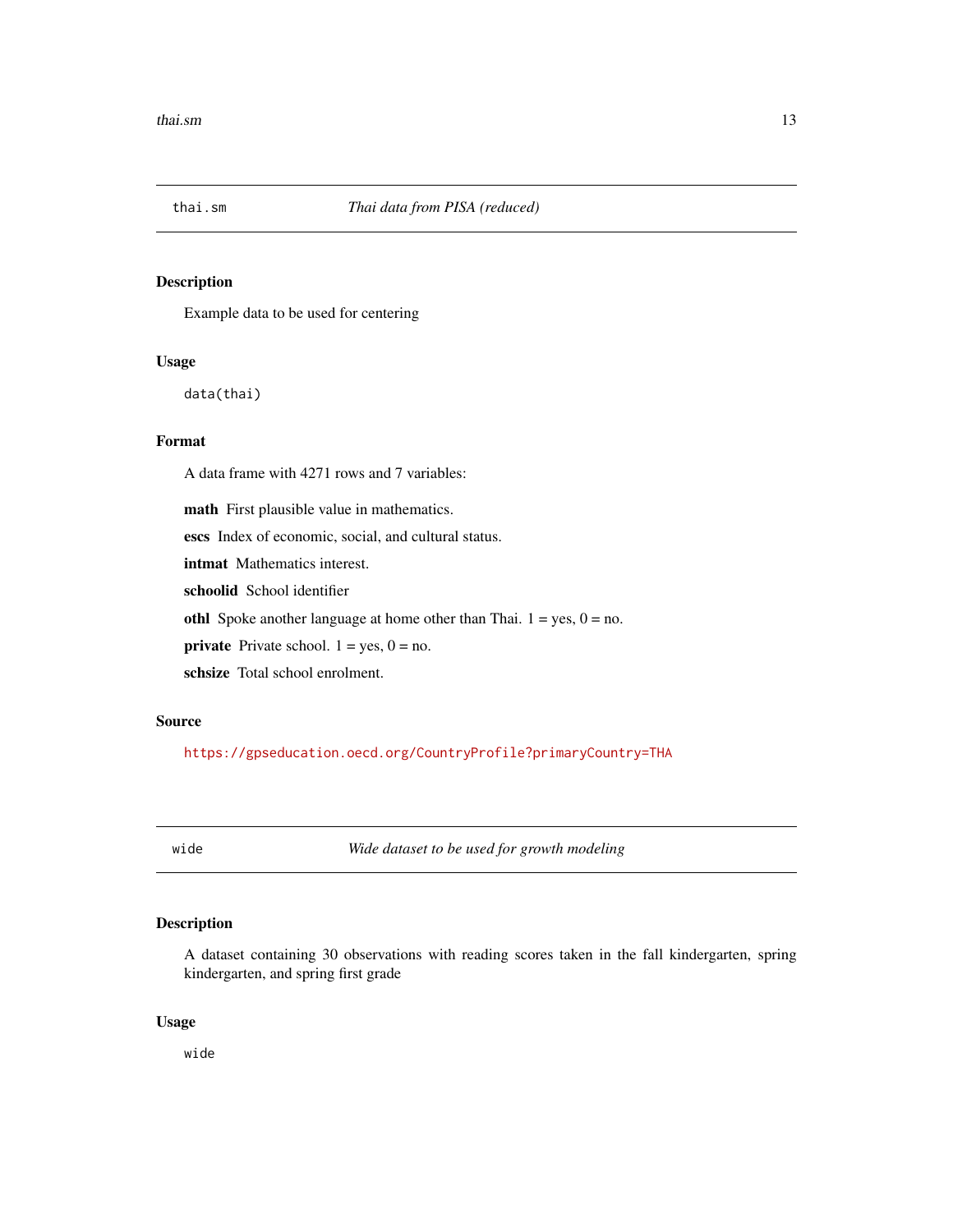### Format

A wide data frame of 30 observations:

studentid Factor indicating student identification

int treatment or control

**female**  $1 =$  female,  $0 =$  male

fall\_k Reading scores in fall kindergarten

spring\_k Reading scores in spring kindergarten

spring\_g1 Reading scores in spring first grade